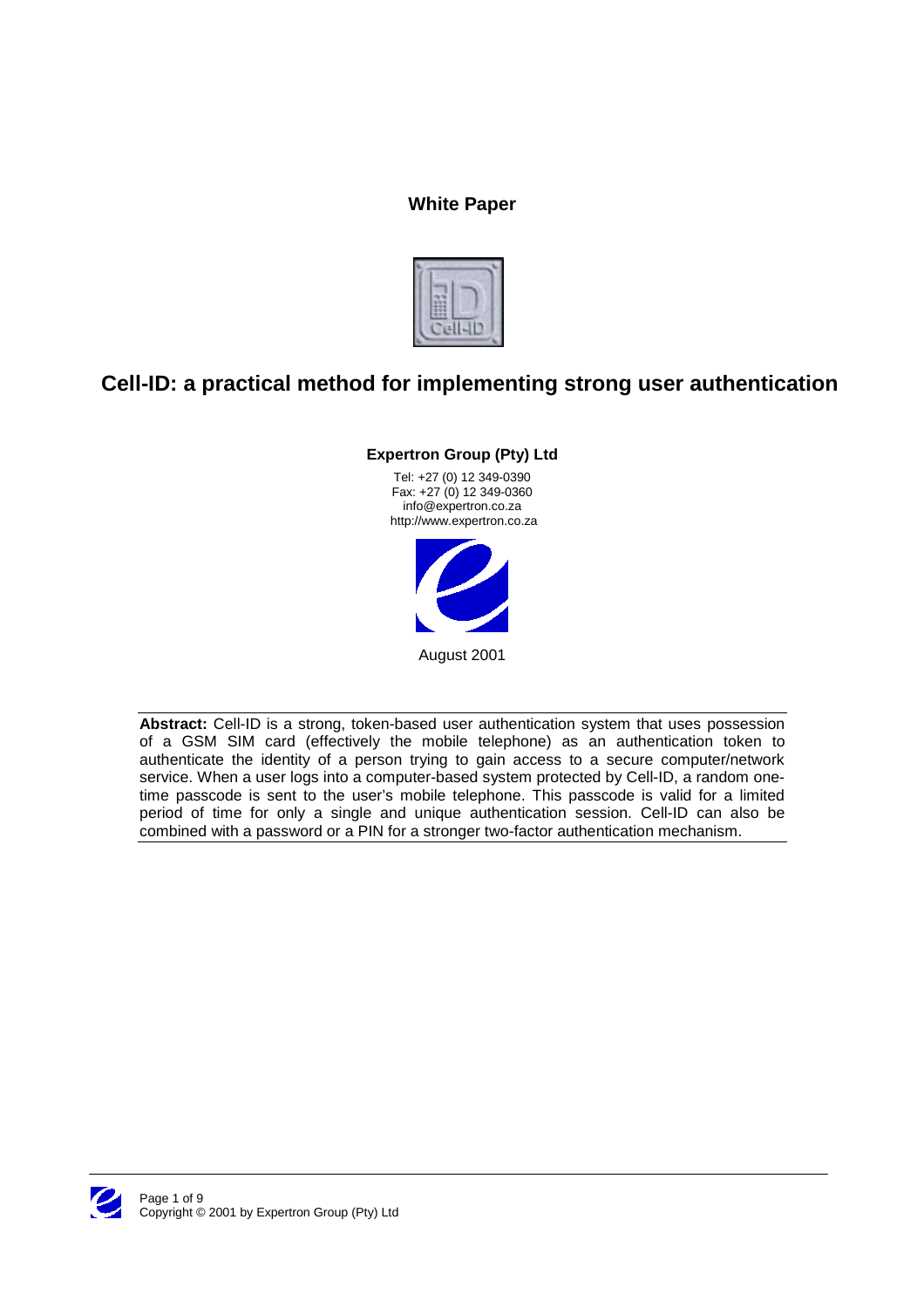# **Introduction**

This paper deals with the security issues around access to secure Internet subscription services, and in particular, the issue of user authentication. Here, a subscription service refers to any kind of online service where an authorized user is required to authenticate his/her identity before being granted access to privileged information or services. These online subscription services include access to Internet banking and other financial services, access to health services (such as sensitive/private medical information provided by medical funds), etc.

There are three fundamental requirements when users of computer-based systems, where these systems consist of client and server computers, gain access to secure services:

- A. Authentication of the user (and/or client computer) making use of the secure service. This allows the server to confirm the identity of the user (and/or client computer).
- B. Authentication of the server providing the secure service. This allows the user to confirm the identity of the server.
- C. Encryption (or secrecy) of the communication channel between the server and the client computer. This may be necessary when a high degree of confidentiality is required such as during a private transaction, or when messages need to be digitally signed.

The first of the above three concerns, authentication of the user (A), is the most challenging, particularly where there are many users who are widely distributed. For practical and economic reasons, password-based authentication, although the weakest authentication mechanism, is widely used for authenticating users for secure Internet services.

This paper introduces a novel authentication mechanism called Cell-ID. The Cell-ID system provides strong user authentication in a practical way by using mobile telephones as identity authentication tokens. It solves the token rollout problem by using the existing mobile communication infrastructure, and assumes that the majority of users who need to be authenticated are already in possession of a mobile telephone.

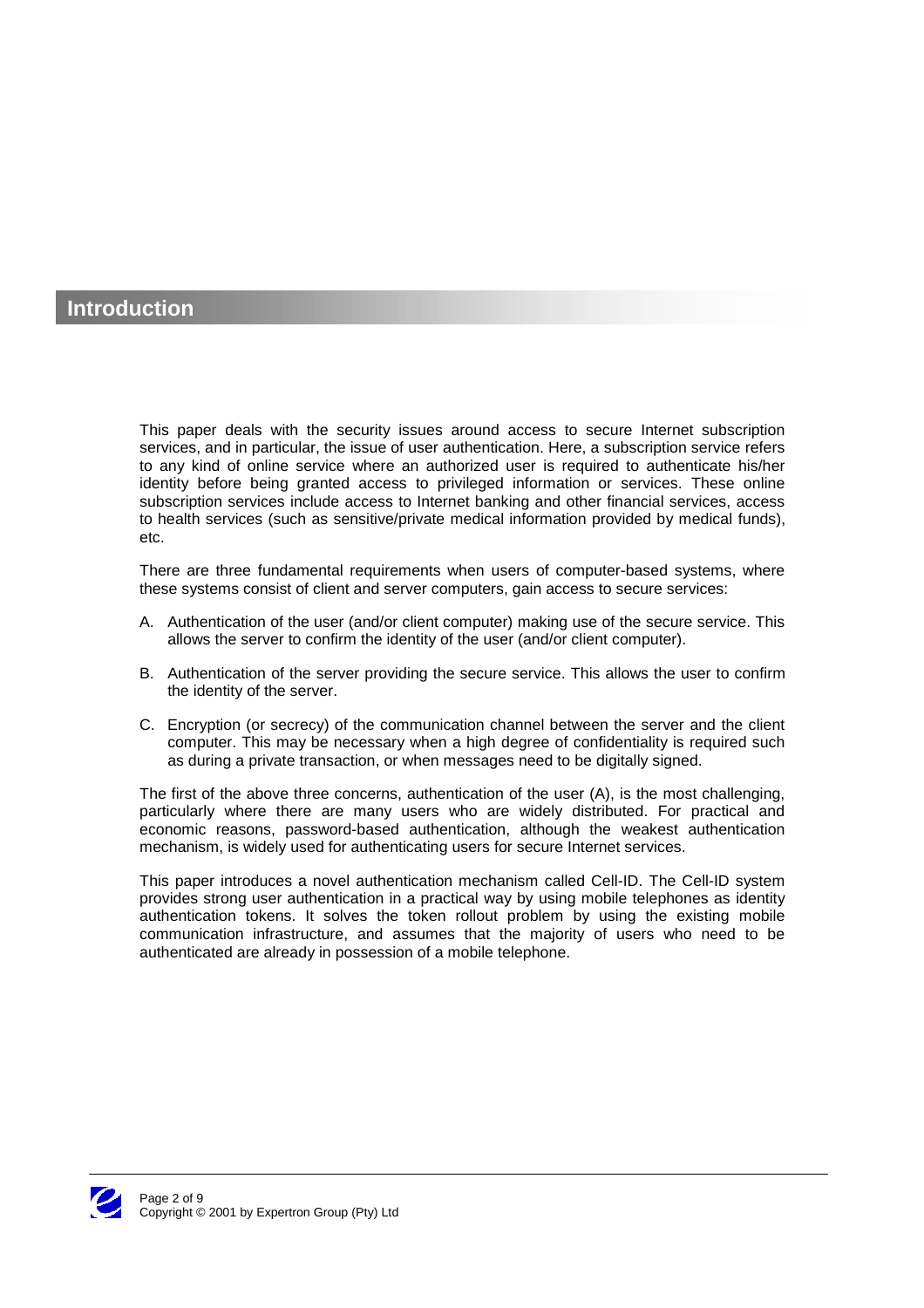# **Strong user authentication**

Users may identify themselves to servers usually by providing a "username" or "user number". Since usernames and numbers are not secrets, it would be easy for an intruder to pose as a user and gain access to that person's secure services. To prevent this from happening, the identity of the user must be authenticated. User authentication (proof of identity) can commonly be done in three ways:

## **What you know: Secrets**

If the user can show that he or she is in possession of a secret such as a password, PIN, cryptographic key or certificate that only the real user is supposed to know, it may act as proof of identity.

## **What you have: Hardware Tokens**

If the user can show that he or she is in possession of a hardware device, such as a magnetic card, smart card, cryptographic token or calculator, that only the real user is supposed to have, it may act as proof of identity.

## **What you are: Bio-metric Measurements**

If the user can show that a measurement of part of his or her body (such as a fingerprint, retina scan, photograph, etc.) matches that of the registered user, it may act as proof of identity.

User authentication based on a secret, particularly where this secret is a password or PIN that is managed by the user, is generally considered a **weak** authentication mechanism because

- users are known to choose weak (short, easy-to-guess) passwords that can easily be remembered;
- users may write down or share passwords;
- passwords are static; users do not usually change their passwords on a frequent basis, and if the secret "leaks out", the user can never sure that his or her secret is not known by a third party unless this is changed on a frequent basis.

Authentication based on a secret such as a suitably long cryptographic key (i.e. where decipherment is infeasible) is considered a **strong** user authentication mechanism.

Authentication mechanisms based on hardware tokens are **strong** authentication mechanisms because identity of the user cannot be verified by guessing a secret. Furthermore, the user can be assured that as long as she is in possession of the hardware token, access to her secure services by a third party is impossible.

Authentication mechanisms using bio-metric measurements are also **strong**, since these are not based on a secret that the user knows, and therefore has to remember. However, biometric measurements of a particular user do not change (i.e. they are static, since there is an intrinsic association with "what" the user is), and hence, when the measurement is encoded into some electronic format that is transmitted over open communication channels, this information must be kept secret. Hence, these measurements must be encrypted to preserve their secrecy and integrity to prevent unauthorised use by an impostor. In this sense, due to the static nature of bio-metric measurements and their transmission over open channels, these are essentially no different from authentication mechanisms based on secrets.

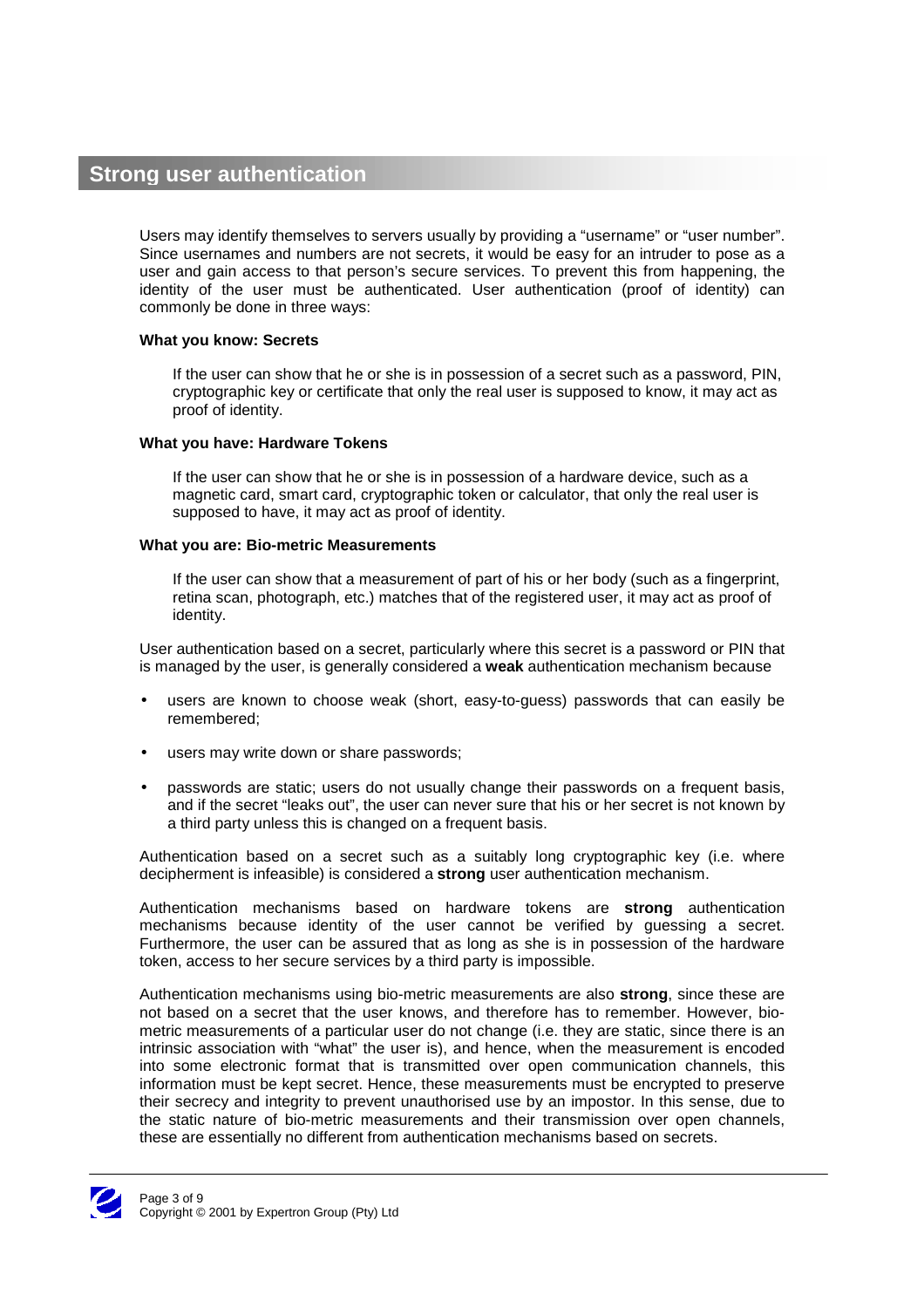Hence, authentication credentials can either be

- **Static**, such as cryptographic keys that must be installed on computing equipment (both client and server); passwords that users must remember; measurements of bio-metric entities such as fingerprints, retinas, voice, etc;
- **Dynamic**, such as one-time passwords (OTP) generated by some hardware token, where possession of the token, and hence identity, is proved by offering the OTP. Onetime passwords may either be generated by algorithmic processes based on some cryptographic key, or generated by random processes.

Dynamic credentials provide a significant advantage over static credentials: with dynamic authentication credentials, the validity of a one-time password for a particular authentication session expires after some time, and even if the password does "leak out" it cannot be used for future authentication sessions. Furthermore, depending on the authentication protocol, it may even be infeasible for an impostor to use a "leaked-out" password for a current authentication session: the session must be hijacked since a different password is generated for each new authentication session.

# **Cell-ID: Practical, strong user authentication**

Strong user authentication methods are, in many cases, impractical and expensive. This impracticality (or the distribution problem) refers to the difficulty of "rolling out" the user authentication technology. In all cases, either secret keys, hardware tokens such as cryptographic tokens and calculators, software programs or devices such as smart cards, card readers and bio-metric scanners must be distributed to all the users. Usually there are many more users than servers, and where the servers may be centrally located, users are usually widely distributed. This is particularly the case where the user base is large, for example, where users from among the general public make use of online Internet subscription services. Hence, password-based authentication, although fundamentally weak, is often the most practical and cost-effective way of authenticating large numbers of users.

This paper introduces a novel authentication mechanism called Cell-ID. The Cell-ID system provides strong user authentication in a practical way by using mobile telephones as identity authentication tokens. It solves the token rollout problem by using the existing mobile communication infrastructure. It assumes that the majority of users who need to be authenticated are already in possession of a mobile telephone. Furthermore, Cell-ID could also make use of existing trusted databases containing username and mobile telephone number pairs during the authentication process.

Cell-ID uses possession of a GSM SIM card (effectively the mobile telephone) as an authentication token to authenticate the identity of a person trying to gain access to a secure computer/network service. When a user logs into a computer-based system protected by Cell-ID, a random one-time passcode is sent to the user's mobile telephone. This passcode is valid for a limited period of time for only a single and unique authentication session. Cell-ID can also be combined with a password or a PIN for a stronger two-factor authentication mechanism.

The procedure that is performed each time a user logs into a Cell-ID protected system or makes use of a Cell-ID protected service is shown in Figure 1. The following terms will be used in the explanation of Figure 1 that follows:

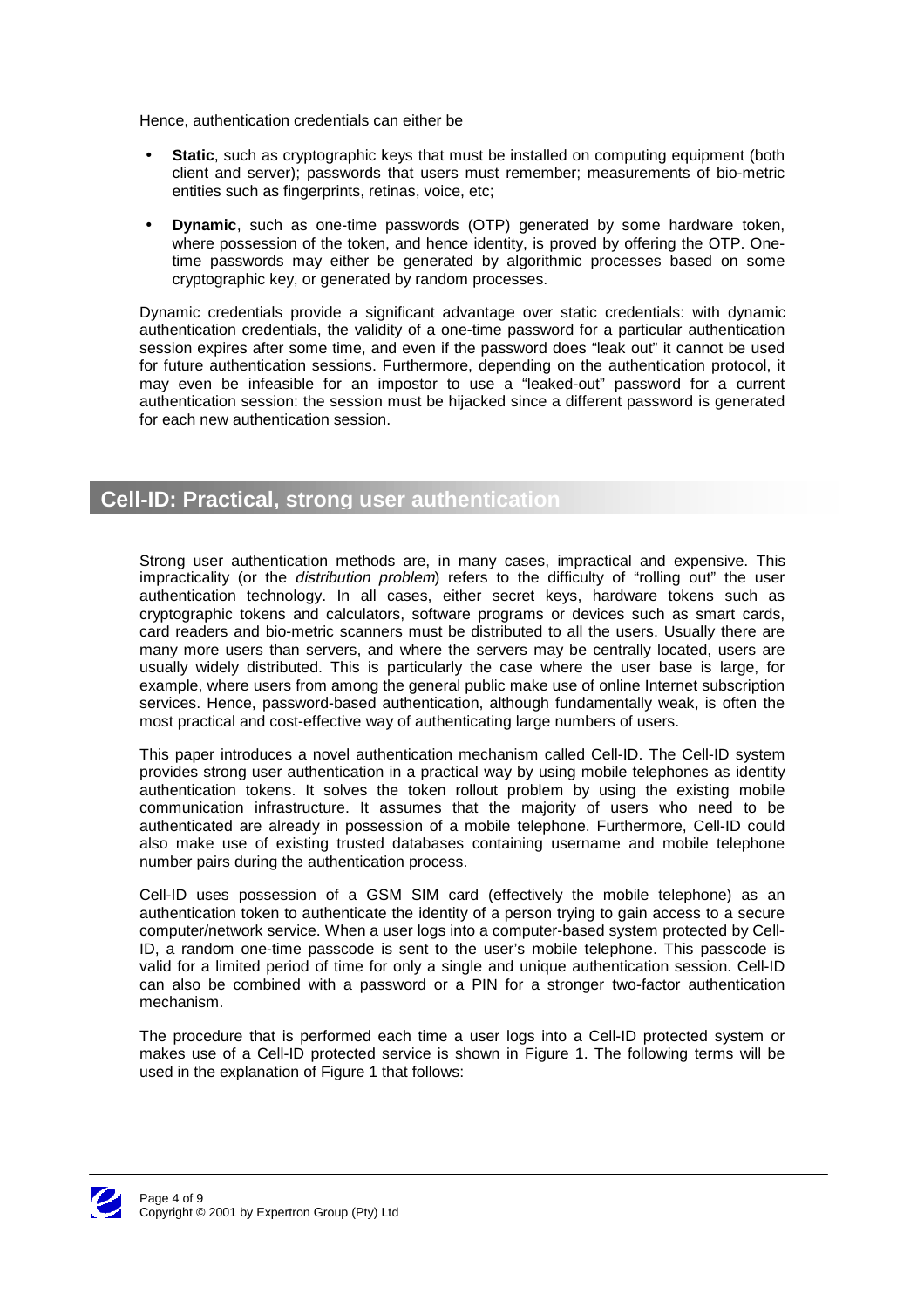## **IP Server**

The computer system which provides a secure service over an IP (Internet Protocol) network to which users want to gain access.

#### **Cell-ID Authentication Server**

A centralised computer system that performs most of the Cell-ID authentication process. The Cell-ID Authentication Server may provide an authentication service to many IP Servers.

## **Cell-ID User Database**

The Cell-ID User Database contains information matching username (or number) and mobile telephone number pairs. The Cell-ID User Database can be populated by an administrator, or by the users themselves. When users are allowed to register on the Cell-ID User Database, the correctness of the information must be confirmed from third party sources such as databases of mobile communication network service providers, banks or any other trustworthy source of information.

#### **Thin Cell-ID Authentication Clients**

Software installed on every IP Server that makes use of the Cell-ID authentication Service. The Thin Client redirects the authentication process (which otherwise may have taken place on the IP server itself) to the Cell-ID Authentication Server.

#### **Cell-ID One-Time Passcode**

A random number that is sent from the Cell-ID Authentication Server to the user's mobile telephone. The user reads the one-time passcode received by his mobile telephone and offers it as a pass-phrase to gain access to secure service(s) offered by the IP Server. The random number is cryptographically strong (generated in hardware), and is used once only for a single, unique login session. The one-time passcode is valid for a limited period of time.

#### **Session Number**

Every authentication session is numbered with a (pseudo unique) number, the Session Number. When the Cell-ID Authentication Server sends a message containing the passcode via the mobile communication network to the user's mobile telephone, it also includes the Session Number. The Thin Authentication Client uses the same session number when prompting the user for the One-Time Passcode. This enables the user to match the received One-Time Passcodes with the correct login session.

### **Confidence Level**

A value associated with each user in the Cell-ID User Database that reflects the integrity of the procedure used to register the user's details in the database. This value may be updated from time-to-time whenever the user's registration details are re-confirmed. This value may or may not be used during the authentication process.

The procedures shown in Figure 1 are explained as follows (numbers correspond to those in the figure; lines in red represent encrypted communication channels):

- 1. The user requests access to a secure Internet service provided by an IP Server (e.g. a Web server) by sending a username or number to identify herself.
- 2. The IP Server runs a Thin Cell-ID Authentication Client that re-directs the authentication request to the Cell-ID Authentication Server by sending the username and server name or address to the Cell-ID Authentication Server.

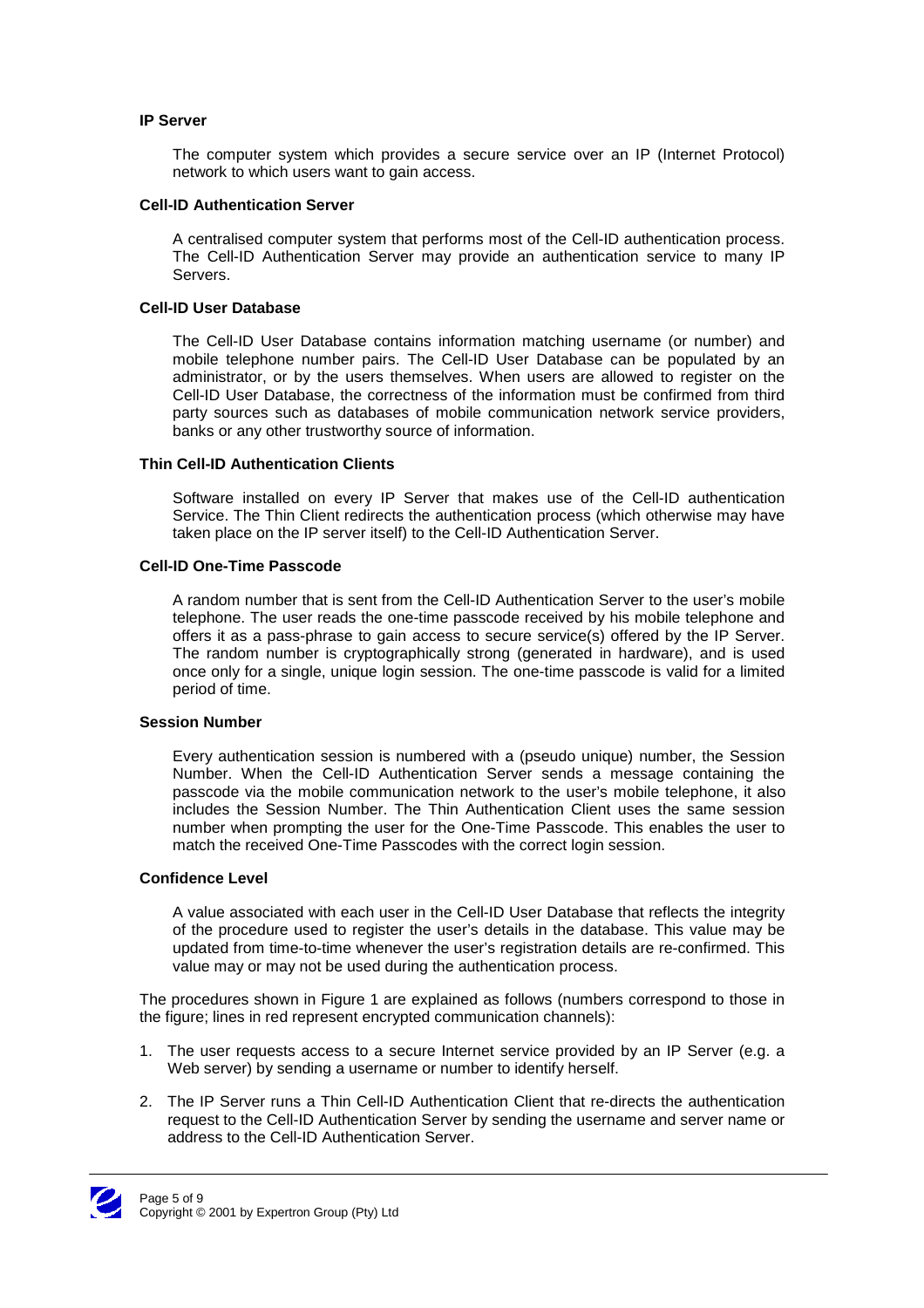- 3. The Cell-ID Authentication Server generates a random number (the Cell-ID One-Time Passcode) and Session Number, queries the Cell-ID Database for the user's mobile telephone number and sends a message to the user's mobile telephone containing the passcode and session number. The message can be sent via SMS, USSD, GPRS or any other suitable mechanism. The One-Time Passcode, Session Number, as well as a Confidence Level are sent to the IP server (also referred to as the Cell-ID Authentication Client).
- 4. The user reads the random number from her mobile telephone and offers it via the IP network to the IP Server as a passcode. Note that the Session Number is used to link every Cell-ID message that arrives on the mobile telephone to a specific authentication session.
- 5. The IP Server compares the random number received from the Cell-ID Authentication Server to the passcode submitted by the user for that particular authentication session. If the two numbers match, the user is granted access. If the numbers do not match, or if a response is not received within a certain time interval, access is denied. The server may also use the Confidence Level (which reflects the confidence of correctness of the user's data in the Cell-ID database) from the Cell-ID Database to determine whether or not the user is granted access.
- 6. The outcome of the access attempt is sent back to the Cell-ID Authentication Server and logged in the Cell-ID Database.





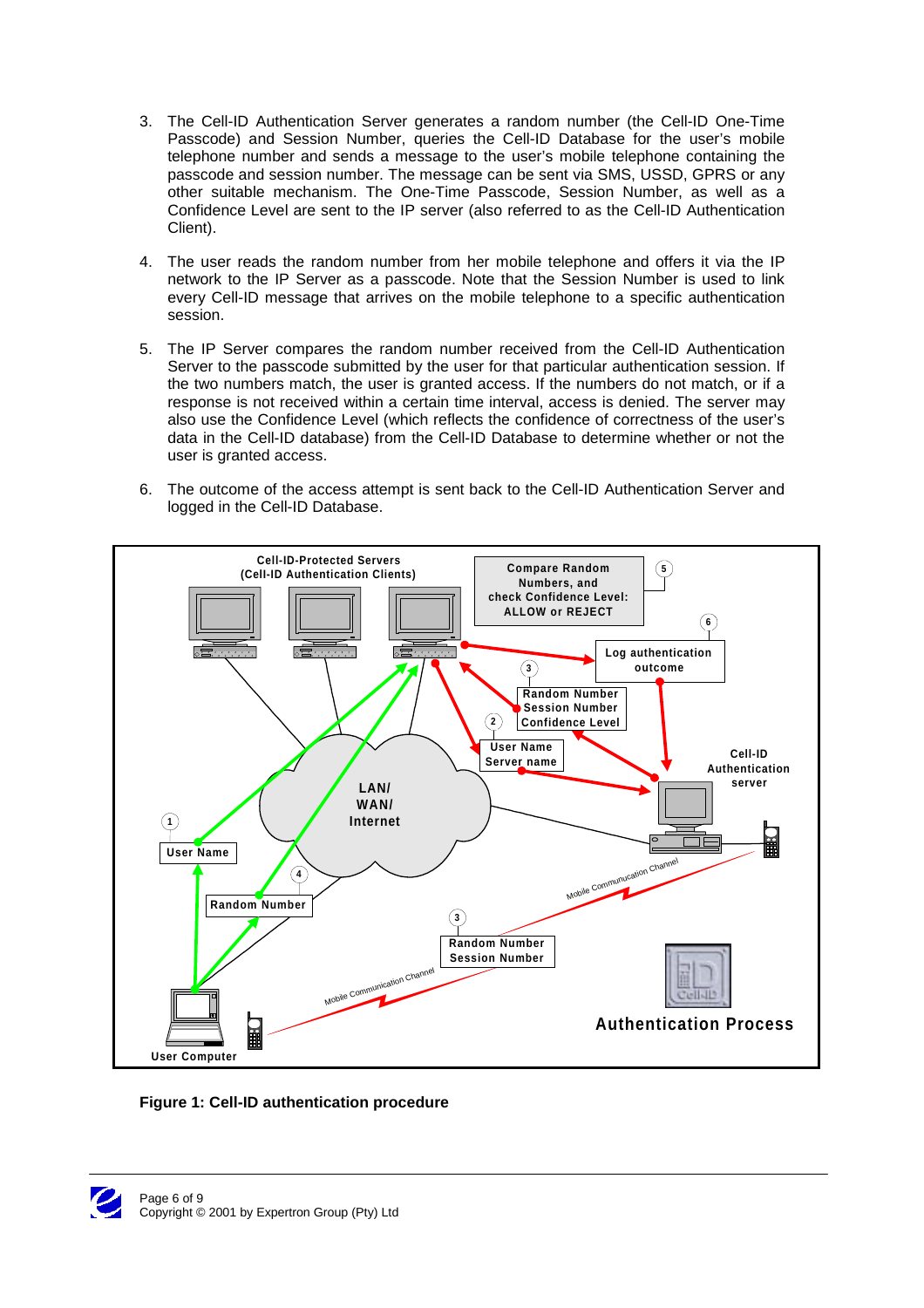# **Cell-ID: Performance Issues**

The Cell-ID system currently uses SMS to deliver the passcode message to the user's mobile telephone. In Figure 1, it is suggested that SMS messages are sent from a GSM modem directly connected to the Cell-ID server. However, it is preferable to deliver the SMS via a direct IP link to the SMS server (SMSC) of the GSM network service provider. This increases reliability and total throughput (up to 10 SMS messages per second per IP link).

The most critical component affecting the performance of the Cell-ID authentication system is the performance of the GSM message delivery channel between the Cell-ID authentication server and the user. The Cell-ID authentication system is a real-time authentication mechanism, and hence, rapid and reliable delivery of SMS messages is essential. This implies both the throughput of SMS delivery between the Cell-ID authentication server and the SMSC, and the SMS delivery time to the user.

Throughput of SMS messages via the IP link is up to 10 messages per second per link (multiple links can be utilized if necessary). The median for SMS message delivery is 6.8 seconds (taken over 300 samples, as shown in Figure 2). Further statistics that can be derived from these trials are (in the graph below, an error is the case where an SMS is delivered after 45 seconds):

| Median:                    | $6.82$ sec         |
|----------------------------|--------------------|
| Average:                   | 7.6 <sub>sec</sub> |
| <b>Standard Deviation:</b> | 3.47 sec           |
| Maximum:                   | 32.62 sec          |
| Minimum:                   | 5.33 sec           |
| Frrors:                    | 2.7%               |

**Table 1: SMS delivery statistics for direct IP link to SMSC**



**Figure 2: SMS delivery time via direct IP link to SMSC (zero value indicates network error)**

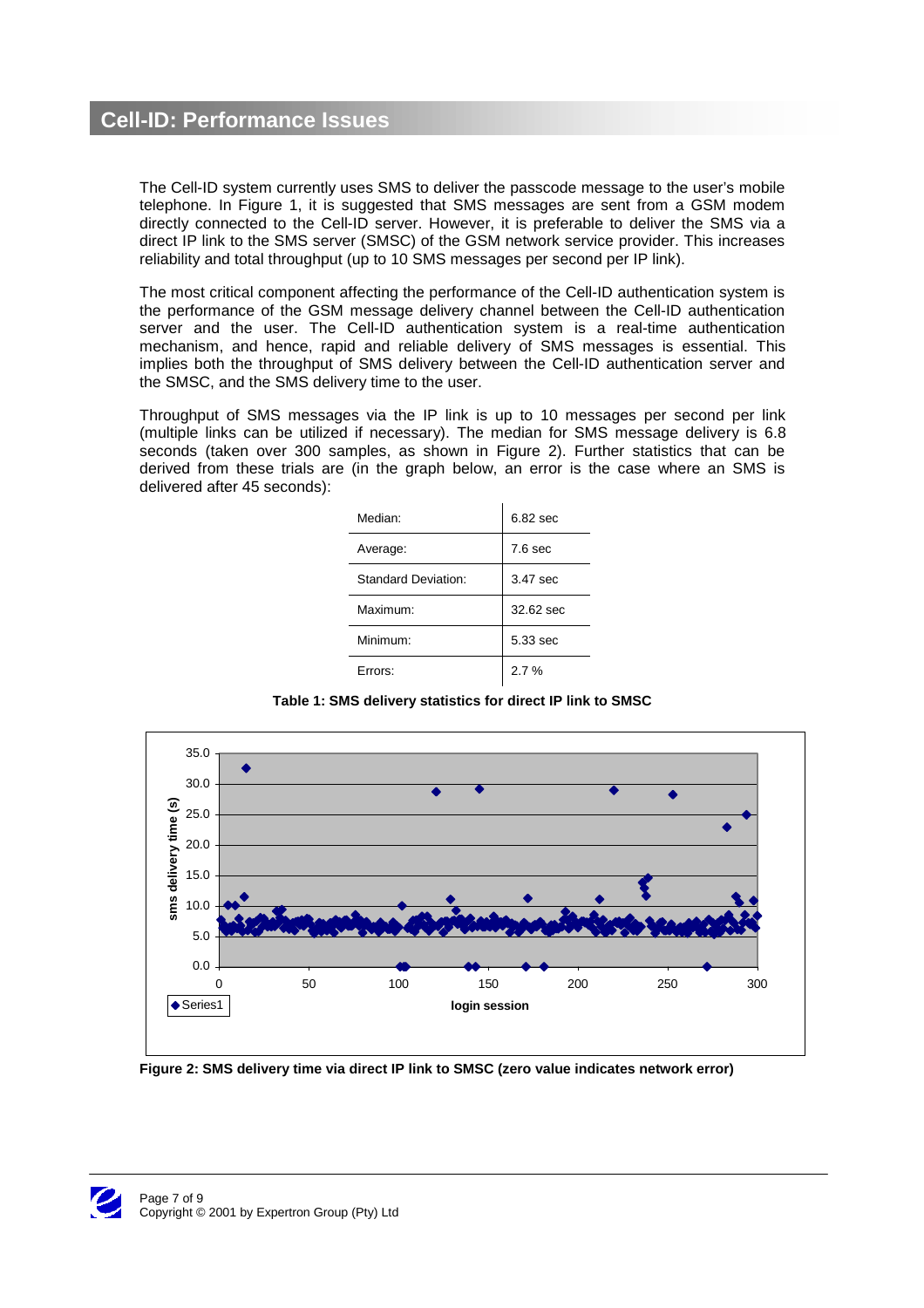Throughput of SMS messages from the GSM modem is approximately five messages per minutes per modem (one every 12 seconds), where multiple modems can be configured if necessary. The median for SMS message delivery is 13.7 seconds (taken over 110 samples, as shown in Figure 3). Further statistics that can be derived from these trials are:

| Median:             | 13.67 sec           |
|---------------------|---------------------|
| Average:            | 13.9 <sub>sec</sub> |
| Standard Deviation: | 1.90 <sub>sec</sub> |
| Maximum:            | 26.09 sec           |
| Minimum:            | 11.37 sec           |
| Frrors:             | 4.5%                |

**Table 2: SMS delivery statistics for GSM modem**



 **Figure 3: SMS delivery time from GSM modem (zero value indicates network error)**

It is clear from the above statistics that the SMS delivery mechanism provides acceptable performance, with an average delivery time of about 7 seconds and an error rate of less than 3 percent.